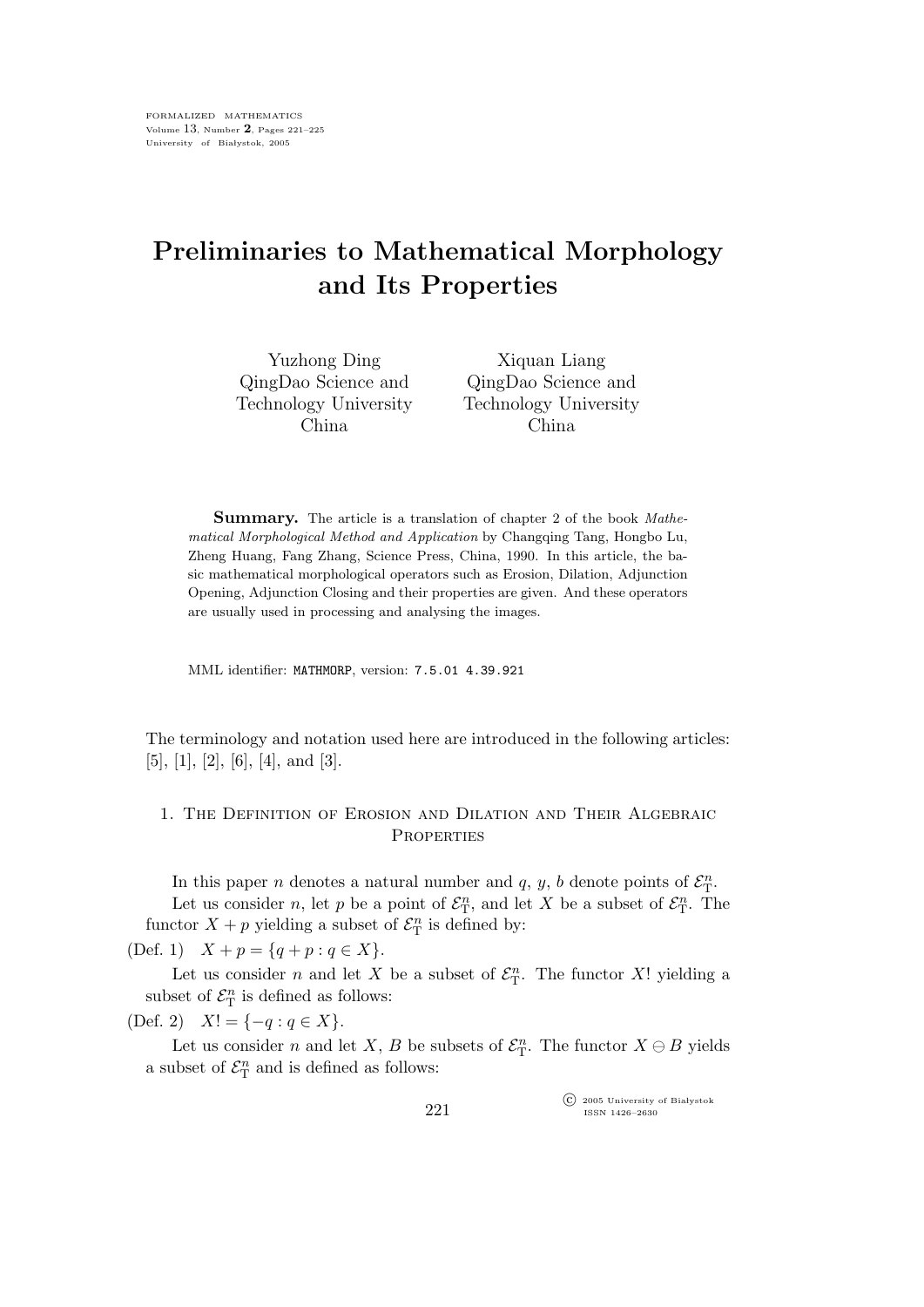(Def. 3)  $X \ominus B = \{y : B + y \subseteq X\}.$ 

Let us consider n and let X, B be subsets of  $\mathcal{E}_{\mathcal{T}}^n$ . The functor  $X \oplus B$  yields a subset of  $\mathcal{E}_{\mathrm{T}}^n$  and is defined as follows:

(Def. 4)  $X \oplus B = \{y + b : y \in X \land b \in B\}.$ 

We follow the rules:  $n$  is a natural number,  $X$ ,  $Y$ ,  $Z$ ,  $B$ ,  $C$ ,  $B_1$ ,  $B_2$  are subsets of  $\mathcal{E}_{\mathrm{T}}^n$ , and x, y, p are points of  $\mathcal{E}_{\mathrm{T}}^n$ .

One can prove the following propositions:

- $(1)$   $B!! = B.$
- (2)  ${0 \varepsilon_{\mathrm{T}}^n} + x = {x}.$
- (3) If  $B_1 \subseteq B_2$ , then  $B_1 + p \subseteq B_2 + p$ .
- (4) For every X such that  $X = \emptyset$  holds  $X + x = \emptyset$ .
- (5)  $X \ominus \{0_{\mathcal{E}_{\mathrm{T}}^n}\}=X.$
- (6)  $X \oplus \{0_{\mathcal{E}_{\mathrm{T}}^n}\}=X.$
- (7)  $X \oplus \{x\} = X + x$ .
- (8) For all X, Y such that  $Y = \emptyset$  holds  $X \ominus Y = \mathcal{R}^n$ .
- (9) If  $X \subseteq Y$ , then  $X \ominus B \subseteq Y \ominus B$  and  $X \oplus B \subseteq Y \oplus B$ .
- (10) If  $B_1 \subseteq B_2$ , then  $X \ominus B_2 \subseteq X \ominus B_1$  and  $X \oplus B_1 \subseteq X \oplus B_2$ .
- (11) If  $0_{\mathcal{E}_{\mathcal{T}}^n} \in B$ , then  $X \ominus B \subseteq X$  and  $X \subseteq X \oplus B$ .
- $(12)$   $X \oplus Y = Y \oplus X$ .
- (13)  $Y + y \subseteq X + x$  iff  $Y + (y x) \subseteq X$ .
- (14)  $(X + p) \ominus Y = X \ominus Y + p$ .
- (15)  $(X + p) \oplus Y = X \oplus Y + p$ .
- (16)  $(X + x) + y = X + (x + y).$
- (17)  $X \ominus (Y + p) = X \ominus Y + -p.$
- (18)  $X \oplus (Y + p) = X \oplus Y + p.$
- (19) If  $x \in X$ , then  $B + x \subseteq B \oplus X$ .
- (20)  $X \subseteq (X \oplus B) \ominus B$ .
- $(21)$   $X + 0_{\mathcal{E}_{\rm T}^n} = X.$
- (22)  $X \ominus \{x\} = X x$ .
- (23)  $X \ominus (Y \oplus Z) = X \ominus Y \ominus Z$ .
- (24)  $X \ominus (Y \oplus Z) = X \ominus Z \ominus Y$ .
- (25)  $X \oplus (Y \ominus Z) \subseteq (X \oplus Y) \ominus Z$ .
- $(26)$   $X \oplus (Y \oplus Z) = (X \oplus Y) \oplus Z.$
- (27)  $(B \cup C) + y = (B + y) \cup (C + y).$
- (28)  $B \cap C + y = (B + y) \cap (C + y)$ .
- (29)  $X \ominus (B \cup C) = (X \ominus B) \cap (X \ominus C).$
- (30)  $X \oplus (B \cup C) = X \oplus B \cup X \oplus C.$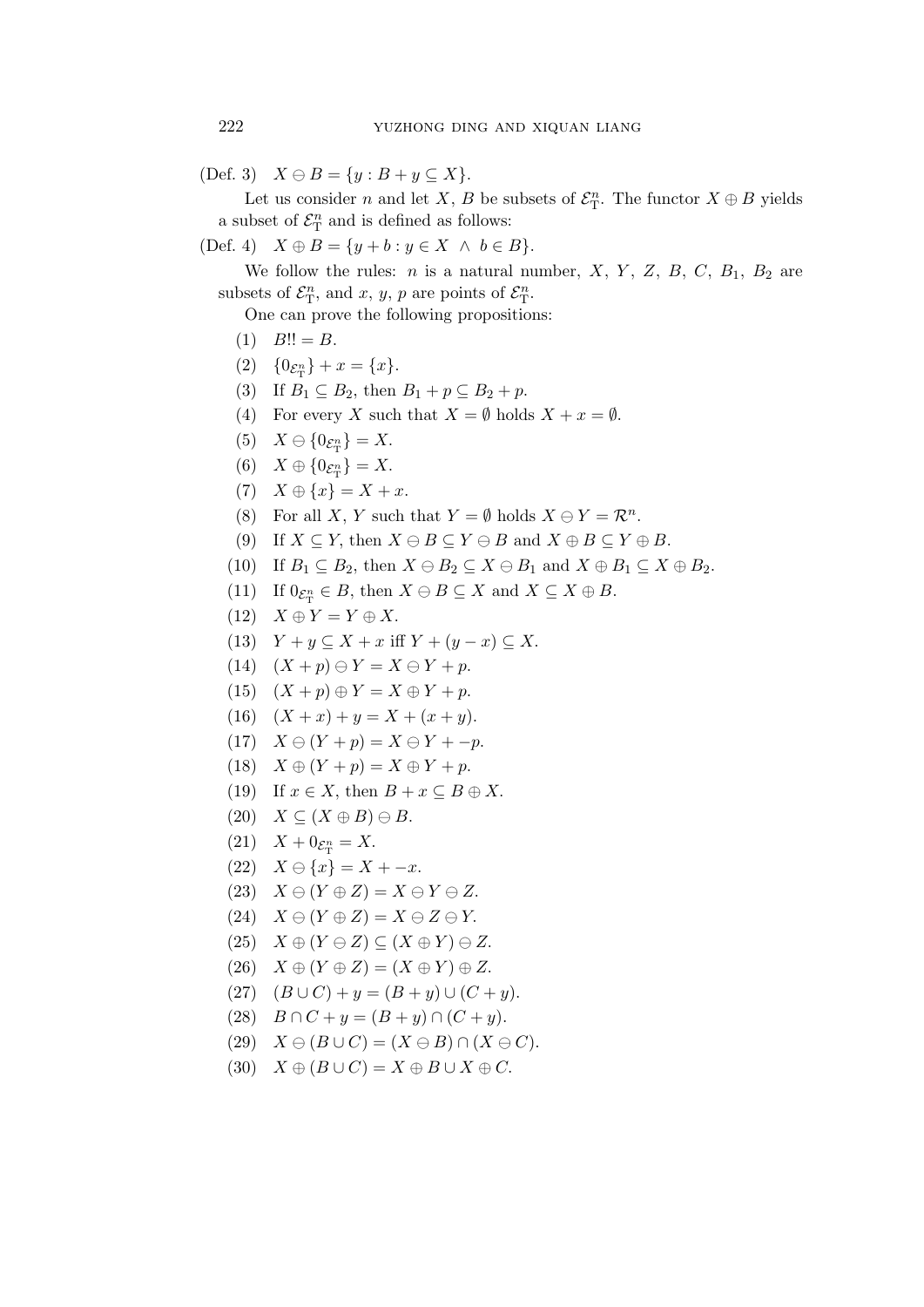- (31)  $X \ominus B \cup Y \ominus B \subseteq (X \cup Y) \ominus B$ .
- (32)  $(X \cup Y) \oplus B = X \oplus B \cup Y \oplus B$ .
- (33)  $X \cap Y \ominus B = (X \ominus B) \cap (Y \ominus B).$
- (34)  $X \cap Y \oplus B \subseteq (X \oplus B) \cap (Y \oplus B).$
- (35)  $B \oplus X \cap Y \subseteq (B \oplus X) \cap (B \oplus Y).$
- (36)  $B \ominus X \cup B \ominus Y \subseteq B \ominus X \cap Y$ .
- (37)  $(X^c \ominus B)^c = X \oplus B!$ .
- (38)  $(X \ominus B)^c = X^c \oplus B!$ .

### 2. The Definition of Adjunction Opening and Closing and Their Algebraic Properties

Let *n* be a natural number and let X, B be subsets of  $\mathcal{E}_{\mathcal{T}}^n$ . The functor  $X \bigcirc B$  yielding a subset of  $\mathcal{E}_{\mathrm{T}}^n$  is defined by:

(Def. 5)  $X \bigcap B = (X \ominus B) \oplus B$ .

Let *n* be a natural number and let X, B be subsets of  $\mathcal{E}_{\mathcal{T}}^n$ . The functor  $X \odot B$  yielding a subset of  $\mathcal{E}_{\textrm{T}}^n$  is defined as follows:

$$
(Def. 6) \tX \otimes B = (X \oplus B) \oplus B.
$$

We now state a number of propositions:

- (39)  $(X^c \cap B!)^c = X \circledcirc B$ .
- $(40)$   $(X^c \odot B!)^c = X \bigcap B$ .
- (41)  $X \cap B \subseteq X$  and  $X \subseteq X \circledcirc B$ .
- $(42)$   $X \bigcap X = X$ .
- (43)  $X \cap B \ominus B \subseteq X \ominus B$  and  $X \cap B \oplus B \subseteq X \oplus B$ .
- (44)  $X \ominus B \subseteq X \odot B \ominus B$  and  $X \oplus B \subseteq X \odot B \oplus B$ .
- (45) If  $X \subseteq Y$ , then  $X \cap B \subseteq Y \cap B$  and  $X \circledcirc B \subseteq Y \circledcirc B$ .
- (46)  $(X + p) \bigcirc Y = X \bigcirc Y + p$ .
- (47)  $(X + p) \odot Y = X \odot Y + p$ .
- (48) If  $C \subseteq B$ , then  $X \cap B \subseteq (X \ominus C) \oplus B$ .
- (49) If  $B \subseteq C$ , then  $X \odot B \subseteq (X \oplus C) \ominus B$ .
- (50)  $X \oplus Y = X \odot Y \oplus Y$  and  $X \ominus Y = X \bigcap Y \ominus Y$ .
- (51)  $X \oplus Y = (X \oplus Y) \cap Y$  and  $X \ominus Y = (X \ominus Y) \odot Y$ .
- $(52)$   $X \cap B \cap B = X \cap B$ .
- (53)  $X \odot B \odot B = X \odot B$ .
- (54)  $X \bigcirc B \subseteq (X \cup Y) \bigcirc B$ .
- (55) If  $B = B \bigcirc B_1$ , then  $X \bigcirc B \subseteq X \bigcirc B_1$ .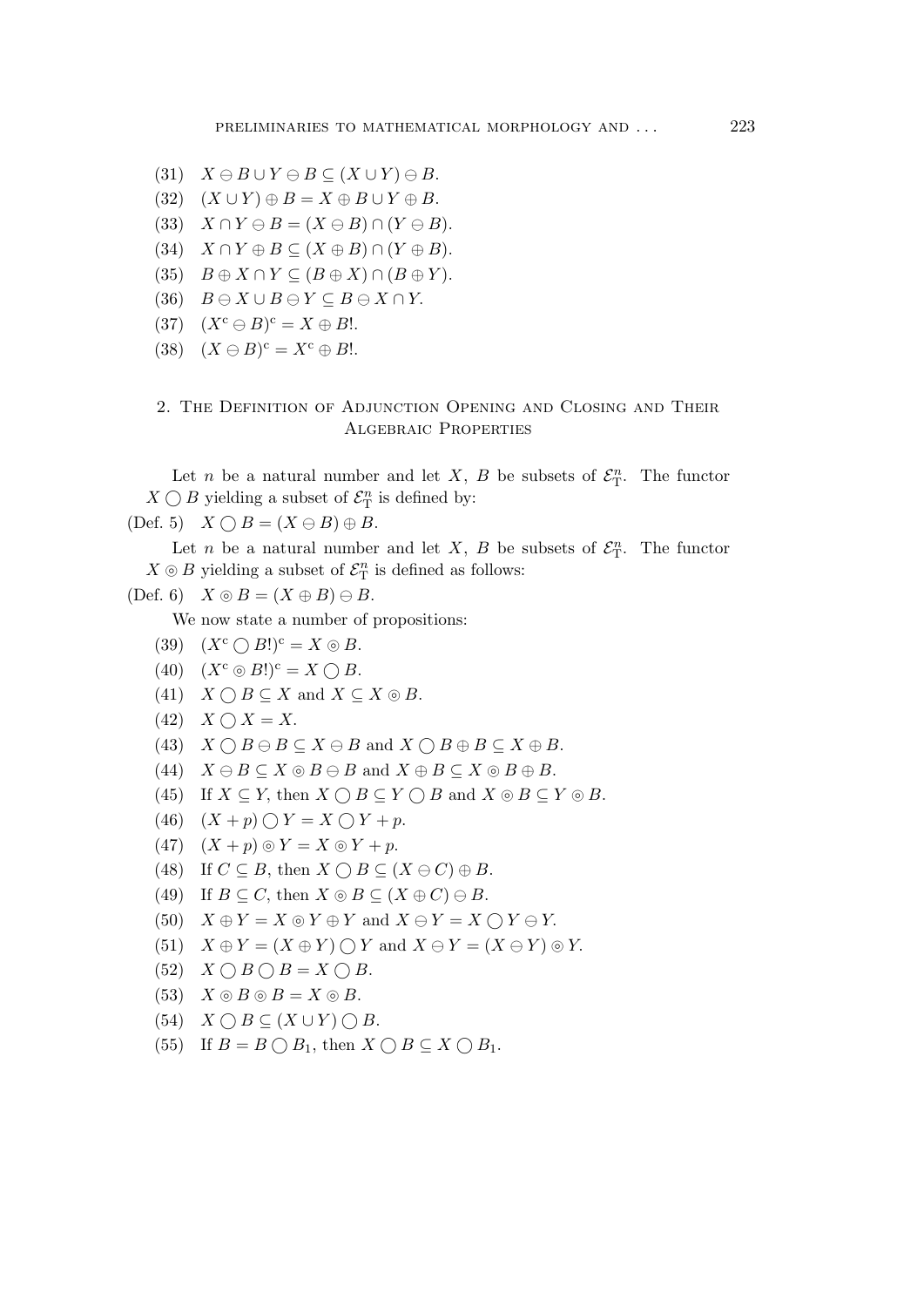#### 3. The Definition of Scaling Transformation and Its Algebraic **PROPERTIES**

In the sequel a is a point of  $\mathcal{E}_{\mathrm{T}}^n$ .

Let t be a real number, let us consider n, and let A be a subset of  $\mathcal{E}_{\mathrm{T}}^n$ . The functor  $t \odot A$  yields a subset of  $\mathcal{E}_{\textrm{T}}^n$  and is defined as follows:

(Def. 7)  $t \odot A = \{t \cdot a : a \in A\}.$ 

In the sequel  $t$ ,  $s$  denote real numbers.

One can prove the following propositions:

- (56) For every subset X of  $\mathcal{E}_{\mathcal{T}}^n$  such that  $X = \emptyset$  holds  $0 \odot X = \emptyset$ .
- (57) For every non empty subset X of  $\mathcal{E}_{\mathcal{T}}^n$  holds  $0 \odot X = \{0_{\mathcal{E}_{\mathcal{T}}^n}\}.$
- $(58)$  1 ⊙  $X = X$ .
- $(59)$  2 ⊙  $X \subseteq X \oplus X$ .
- (60)  $(t \cdot s) \odot X = t \odot (s \odot X).$
- (61) If  $X \subseteq Y$ , then  $t \odot X \subseteq t \odot Y$ .
- (62)  $t \odot (X + x) = t \odot X + t \cdot x.$
- (63)  $t \odot (X \oplus Y) = t \odot X \oplus t \odot Y$ .
- (64) If  $t \neq 0$ , then  $t \odot (X \ominus Y) = t \odot X \ominus t \odot Y$ .
- (65) If  $t \neq 0$ , then  $t \odot (X \cap Y) = (t \odot X) \cap (t \odot Y)$ .
- (66) If  $t \neq 0$ , then  $t \odot (X \odot Y) = (t \odot X) \odot (t \odot Y)$ .

## 4. The Definition of Thinning and Thickening and Their Algebraic Properties

Let *n* be a natural number and let X,  $B_1$ ,  $B_2$  be subsets of  $\mathcal{E}_{\mathrm{T}}^n$ . The functor  $X \circledast (B_1, B_2)$  yielding a subset of  $\mathcal{E}_T^n$  is defined as follows:

(Def. 8)  $X \circledast (B_1, B_2) = (X \ominus B_1) \cap (X^c \ominus B_2).$ 

Let *n* be a natural number and let X,  $B_1$ ,  $B_2$  be subsets of  $\mathcal{E}_{\rm T}^n$ . The functor  $X \otimes (B_1, B_2)$  yields a subset of  $\mathcal{E}_T^n$  and is defined as follows:

(Def. 9)  $X \otimes (B_1, B_2) = X \cup (X \otimes (B_1, B_2)).$ 

Let *n* be a natural number and let X,  $B_1$ ,  $B_2$  be subsets of  $\mathcal{E}_{\rm T}^n$ . The functor  $X \otimes (B_1, B_2)$  yielding a subset of  $\mathcal{E}_{\mathrm{T}}^n$  is defined by:

(Def. 10)  $X \otimes (B_1, B_2) = X \setminus (X \otimes (B_1, B_2)).$ 

The following propositions are true:

- (67) If  $B_1 = \emptyset$ , then  $X \circledast (B_1, B_2) = X^c \ominus B_2$ .
- (68) If  $B_2 = \emptyset$ , then  $X \circledast (B_1, B_2) = X \ominus B_1$ .
- (69) If  $0_{\mathcal{E}_{\mathcal{T}}^n} \in B_1$ , then  $X \circledast (B_1, B_2) \subseteq X$ .
- (70) If  $0_{\mathcal{E}_{\mathcal{T}}^n} \in B_2$ , then  $(X \circledast (B_1, B_2)) \cap X = \emptyset$ .